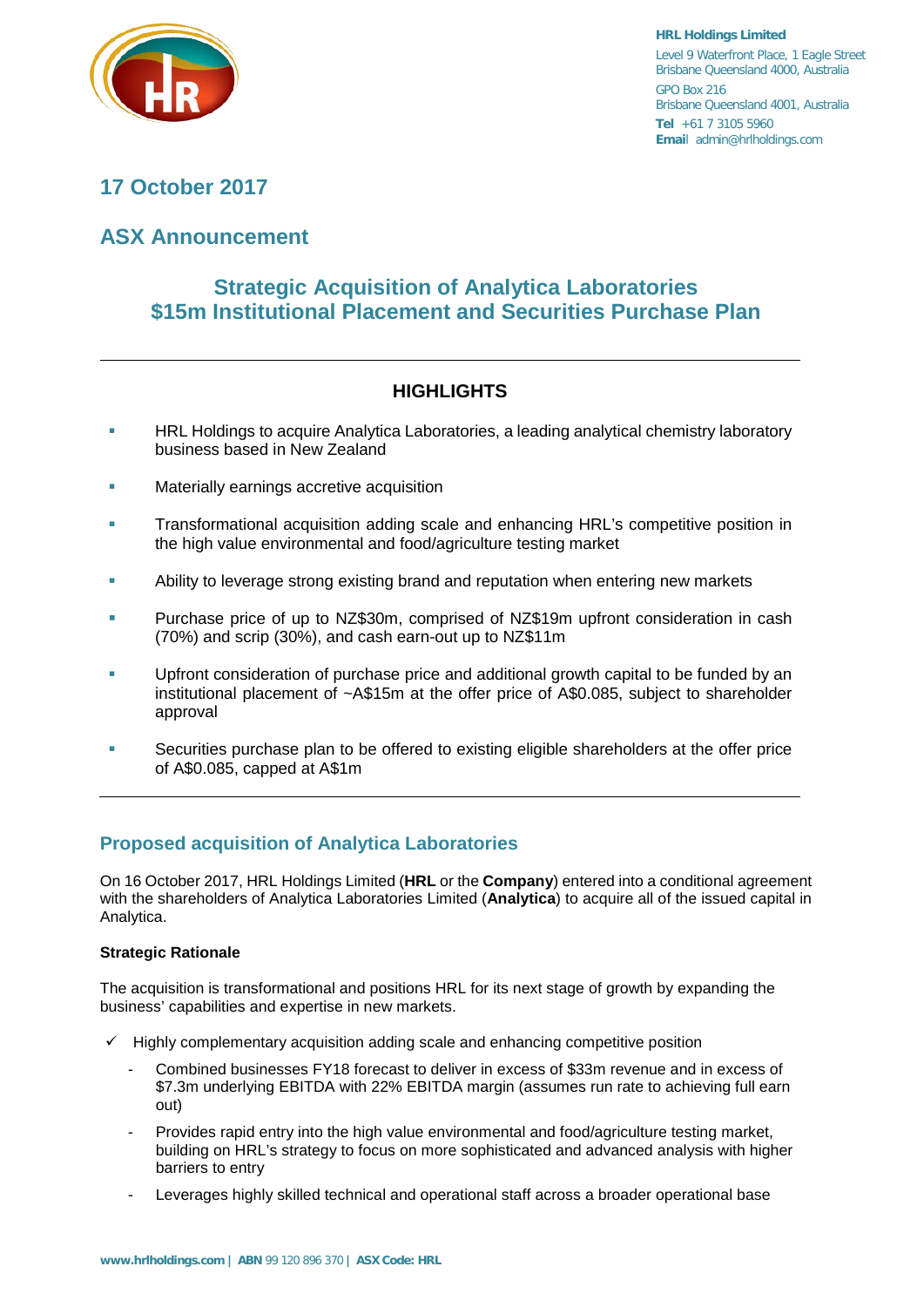

- Provides ability to leverage strong existing brand and reputation when entering new markets
- Complements existing operations through advanced technology and equipment
- $\checkmark$  CAIQtest (Pacific) provides a unique opportunity to support the growing export market to China
	- Incorporated joint venture led by Analytica (26% interest) and supported by the Chinese Academy of Inspection and Quarantine
	- New Zealand based laboratory, providing pre-shipment testing services for clients exporting goods from Australasia to China assisting greatly with supply chain bottlenecks – a key concern for exporters
	- Currently services the dairy export market, with a focus on infant milk formula
	- CAIQtest (Pacific) developed a first mover advantage by achieving accreditation with the Chinese National Accreditation Service (August 2017) for a broad dairy testing scope – can now provide services to commercial dairy exporters

### **Acquisition Details**

In consideration for 100% of the share capital of Analytica, HRL will pay a purchase price of up to NZ\$30m to the vendors of Analytica (**Analytica Vendors**).

The purchase price is broken down as follows:

- $\triangleright$  NZ\$13.3m upfront cash consideration on completion of the Analytica acquisition;
- $\triangleright$  NZ\$5.7m upfront HRL scrip consideration on completion of the Analytica acquisition, subject to a 2year escrow period; and
- $\triangleright$  Up to NZ\$11m cash earn-out consideration, based on the following criteria:
	- o Analytica business to achieve 12-month post-settlement EBITDA in excess of NZ\$3m;
	- o Analytica Vendors to receive a 6x multiple on each NZ\$1 of EBITDA greater than NZ\$3m, up to a maximum earn-out consideration of NZ\$11m; and
	- o 50% of earn-out is payable 12 months post-settlement, and 50% in 12 equal monthly instalments thereafter.

The payment of the earn-out consideration is also contingent on the Analytica Vendors providing ongoing services for a minimum of 2 years post-settlement.

Under the terms of the acquisition agreement, Analytica Vendors will have the right to appoint a Director to the Board of HRL.

Completion of the Analytica acquisition is conditional on a number of factors, including:

- $\triangleright$  all necessary ASX and ASIC approvals, waivers and confirmations being obtained by HRL;
- $\triangleright$  shareholder approval being obtained by HRL for the proposed Analytica acquisition and placement; and
- $\triangleright$  other conditions which are standard for a transaction of this nature.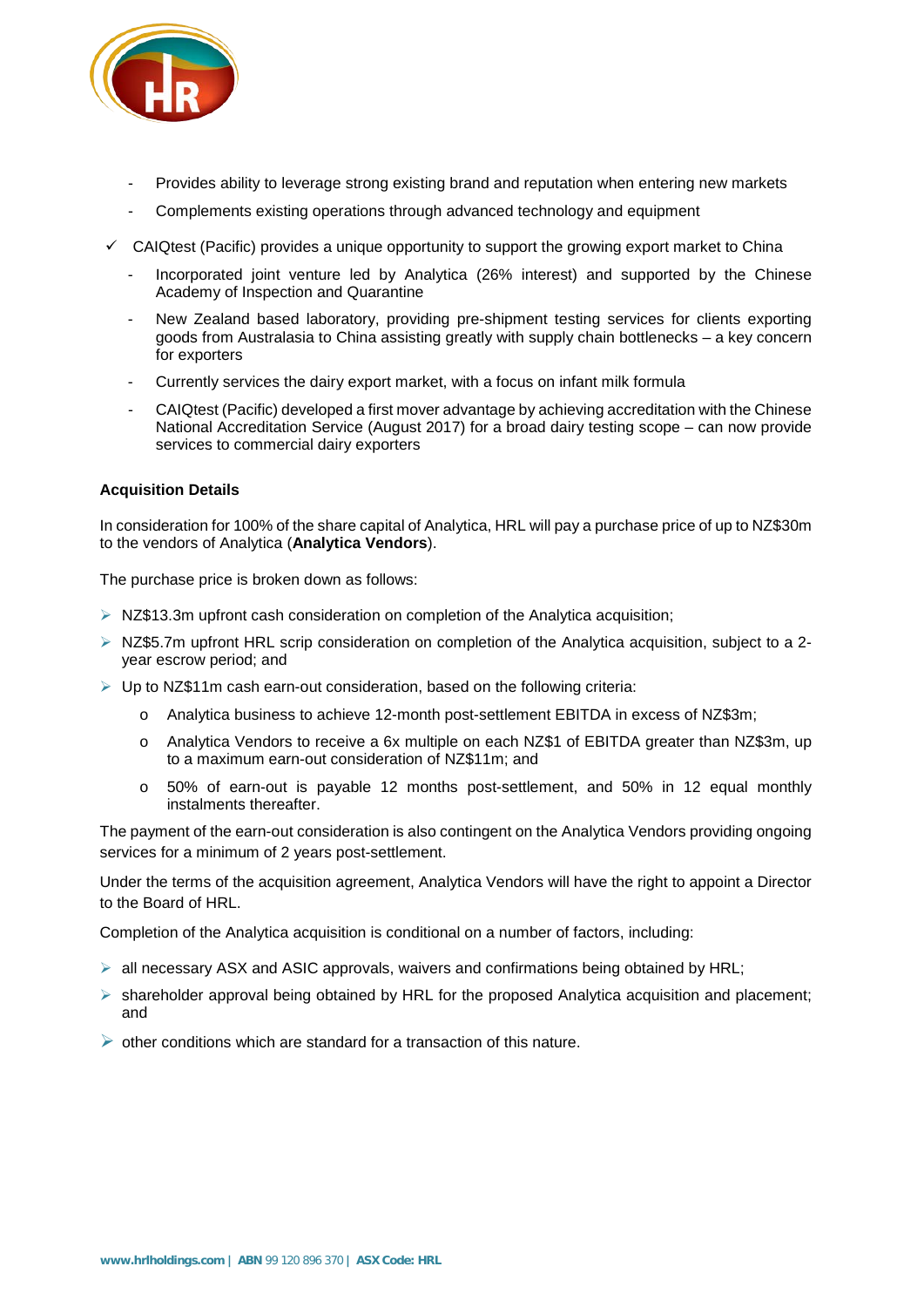

### **About Analytica**

Analytica is a privately owned, New Zealand-based analytical chemistry laboratory business specialising in mass spectroscopy analysis to the milk, honey, drugs of abuse and environmental markets.

Analytica has a strong competitive position in high-end environmental and food/agricultural testing markets with industry leading customers/partners. Key features include:

- $\checkmark$  Market leader in honey testing in New Zealand, both among industry organisations and producers/distributors
- Dominant position in the liquid milk analysis and food origin testing, via strategic alliance with market leading partners
- $\checkmark$  Strong and growing exposure to the environmental testing and methamphetamine property screening market with the recent launch of an innovative testing services

Analytica has approximately 70 highly skilled technical and operational laboratory staff, and forecasts to deliver revenue of approximately A\$11m and EBITDA of approximately A\$4m in FY18.

### **Institutional Placement and SPP**

### **Conditional Placement**

To fund the upfront cash consideration of the Analytica acquisition price, HRL is undertaking a conditional placement, subject to shareholder approval, to raise A\$15m, by issuing 176,500,000 shares at a price of A\$0.085 (**Conditional Placement**).

The Conditional Placement was strongly supported by domestic and international sophisticated and institutional investors. Settlement of the Conditional Placement will be subject to shareholder approval of the Analytica acquisition at a General Meeting to be held on or about the 23 November 2017.

Upon completion of the Conditional Placement, consistent with its position as a significant shareholder in HRL, Viburnum Funds will be entitled to appoint a Non-Executive Director to the Board of HRL, provided that their relevant interest in HRL shares does not reduce below 15 per cent. Viburnum Funds will advise HRL in due course of their intended nominee to the Board of Directors of the Company.

Canaccord Genuity (Australia) Limited (**Canaccord**) is acting as Lead Manager to the Conditional Placement.

### **Securities Purchase Plan**

In addition to the Conditional Placement, the Company is offering existing eligible shareholders with registered addresses in Australia and New Zealand the opportunity to subscribe for up to approximately A\$15,000 or 176,470 shares under a Securities Purchase Plan (**SPP**). The issue price under the SPP is A\$0.085 per share, which is the same price as under the Conditional Placement. The amount raised under the SPP will be capped at A\$1m.

All shares issued under the Conditional Placement and SPP will rank equally with existing HRL shares on issue.

The record date for the SPP is 7pm (Melbourne time), 16 October 2017. Full details of the SPP will be released to the ASX and mailed to eligible shareholders shortly.